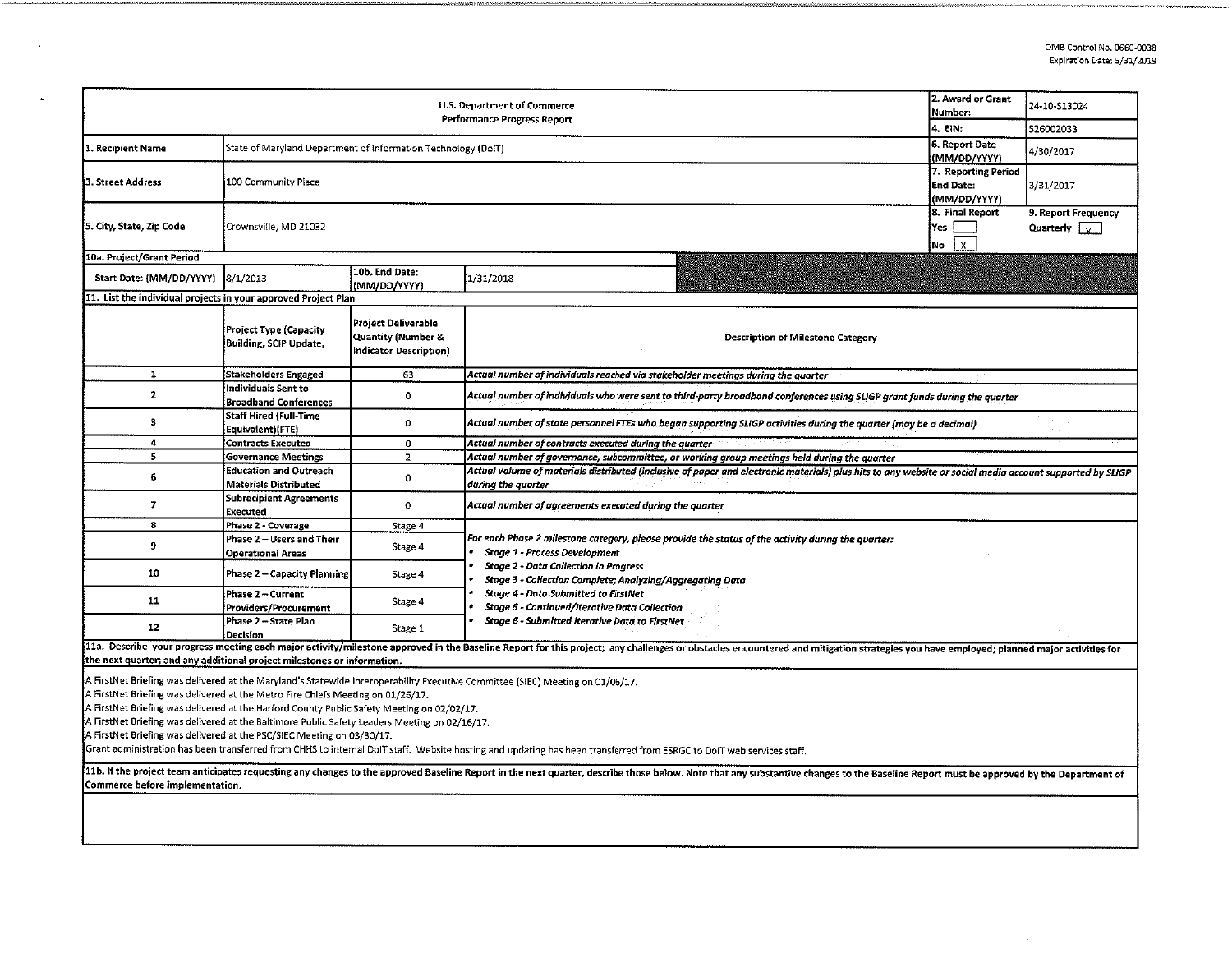llc. Provide any other information that would be useful to NTIA as it assesses this project's progress.

lld. Describe any success stories or best practices you have identified. Please be as specific as possible.

12. Personnel

 $\lesssim$ 

12a. If the project is not fully staffed, describe how any lack of staffing may impact the project's time line and when the project will be fully staffed.

| 12b. Staffing Table - Please include all staff that have contributed time to the project. Please do not remove individuals from this table.               |                                                                                                    |                                |                                                                                                            |                      |                               |                   |                 |                                         |                                          |
|-----------------------------------------------------------------------------------------------------------------------------------------------------------|----------------------------------------------------------------------------------------------------|--------------------------------|------------------------------------------------------------------------------------------------------------|----------------------|-------------------------------|-------------------|-----------------|-----------------------------------------|------------------------------------------|
| <b>Job Title</b>                                                                                                                                          | FTE%                                                                                               |                                | Project (s) Assigned                                                                                       |                      |                               |                   |                 | Change                                  |                                          |
| Assistant Bureau Chief/Chief<br>Information Officer;<br>Technology and Information<br>Management Command of the<br>Maryland Department of State<br>Police | 20                                                                                                 |                                | Law Enforcement SME for FirstNet/SLIGP work                                                                |                      |                               |                   |                 |                                         | Dedicating less than 1%                  |
| Department of information<br><b>Technology Radio System</b><br>Director                                                                                   | 20                                                                                                 |                                | Program Management at the State level for SLIGP                                                            |                      |                               |                   |                 |                                         | Dedicated 22.88% in<br>Q15               |
| Department of Information<br>Technology Systems Engineer                                                                                                  | 30                                                                                                 |                                | Dedicating less than 1%<br>Engineering and program management support at the State level for FirstNet work |                      |                               |                   |                 |                                         |                                          |
| Department of Information<br>Technology GIS Deputy<br>Director                                                                                            | 10                                                                                                 | GIS support at the State level |                                                                                                            |                      |                               |                   |                 |                                         | Dedicating less than 1%                  |
| Department of Information<br>Technology Radio System<br>Agency Coordinator                                                                                | >1                                                                                                 | Grant administration           |                                                                                                            |                      |                               |                   |                 |                                         | Dedicated 0.6% in Q15                    |
| Department of Information<br>Technology Radio System<br>Procurement Specialist                                                                            | >1                                                                                                 | Grant administration           |                                                                                                            |                      |                               |                   |                 |                                         | Dedicated 0.6% in Q15                    |
| Department of Information<br>Technology Reimbursable,<br>Capital<br><b>RF Billing Assistant</b>                                                           | >1                                                                                                 | Grant administration           |                                                                                                            |                      |                               |                   |                 |                                         | Dedicated 0.2% in Q15                    |
| Department of Information<br>Technology Special Fund<br>Management, Capital<br><b>Travel Coordinator</b>                                                  | >1                                                                                                 | Grant administration           |                                                                                                            |                      |                               |                   |                 | Dedicated 0.2% in Q15                   |                                          |
|                                                                                                                                                           |                                                                                                    |                                |                                                                                                            |                      |                               |                   |                 |                                         |                                          |
| 13. Subcontracts (Vendors and/or Subrecipients)                                                                                                           |                                                                                                    |                                |                                                                                                            |                      |                               |                   |                 |                                         |                                          |
| 13a. Subcontracts Table - Include all subcontractors. The totals from this table must equal the "Subcontracts Total" in Question 14f.                     |                                                                                                    |                                |                                                                                                            |                      |                               |                   |                 |                                         |                                          |
| Name                                                                                                                                                      | <b>Subcontract Purpose</b>                                                                         |                                | Type<br>(Vendor/Subrec.)                                                                                   | RFP/RFQ Issued (Y/N) | Contract<br>Executed<br>(Y/N) | <b>Start Date</b> | <b>End Date</b> | <b>Total Federal Funds</b><br>Allocated | <b>Total Matching Funds</b><br>Allocated |
| Integrity Consulting                                                                                                                                      | Broadband Technical SME                                                                            |                                |                                                                                                            | Y                    | Y                             | 12.9.14           | 7.31.16         | \$313,560.00                            | \$0.00                                   |
| University of Maryland Center<br>for Health and Homeland<br>Security                                                                                      | Contractor<br>Broadband Outreach Administrator, Regional<br>Coordinators, and Grants Management    |                                | Contractor                                                                                                 | Ν                    | Υ                             | 8.1.13            | 2.28.17         | \$998,275.00                            |                                          |
| Western Maryland Regional<br>Coordinator and Exercise<br>Director (Allegany County)                                                                       | Western MD Regional Outreach coordinator, exercise<br>development, and data collection activities. |                                | Contractor                                                                                                 | N                    | Y                             | 10.30.14          | 7.31.16         | \$75,000.00                             | \$0.00                                   |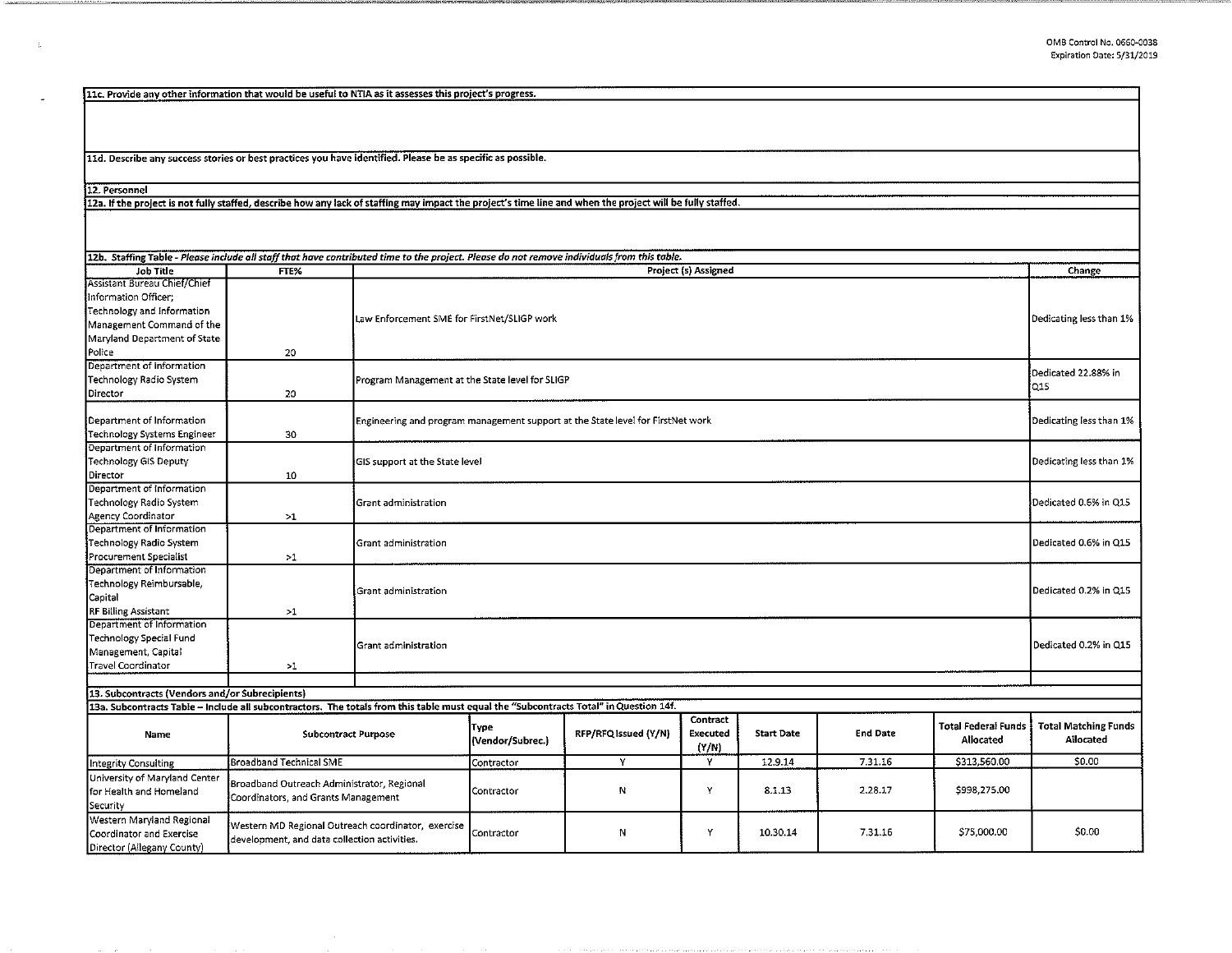| Broadband Website and Mapping and Data Collection<br>Salisbury State University<br>Analysis<br>(ESRGC) |                                                                               | <b>I</b> Contractor | Y (Task<br>Order<br>MOU) | 6.5.14  | 3.31.17 | \$345,000.00 | \$0.00      |
|--------------------------------------------------------------------------------------------------------|-------------------------------------------------------------------------------|---------------------|--------------------------|---------|---------|--------------|-------------|
| Ali Hazards Consortium                                                                                 | Regional Coordination for MACINAC                                             | Contractor          |                          | 9.25.14 | 7.31.16 | \$90,750.00  | \$0.00      |
| Motorola and Skyline                                                                                   | Coverage Objectives Analysis: MD FIRST Maps,                                  |                     |                          | 3.25.15 | 1.31.18 | \$0.001      | \$63,374,00 |
|                                                                                                        | [13b. Describe any challenges encountered with vendors and/or subrecipients.] |                     |                          |         |         |              |             |
|                                                                                                        |                                                                               |                     |                          |         |         |              |             |
|                                                                                                        |                                                                               |                     |                          |         |         |              |             |

 $\sim 10^7$ 

 $\sim 40$ 

 $\langle \tau_{\rm e} \rangle$ 

 $\omega_{\rm c}$